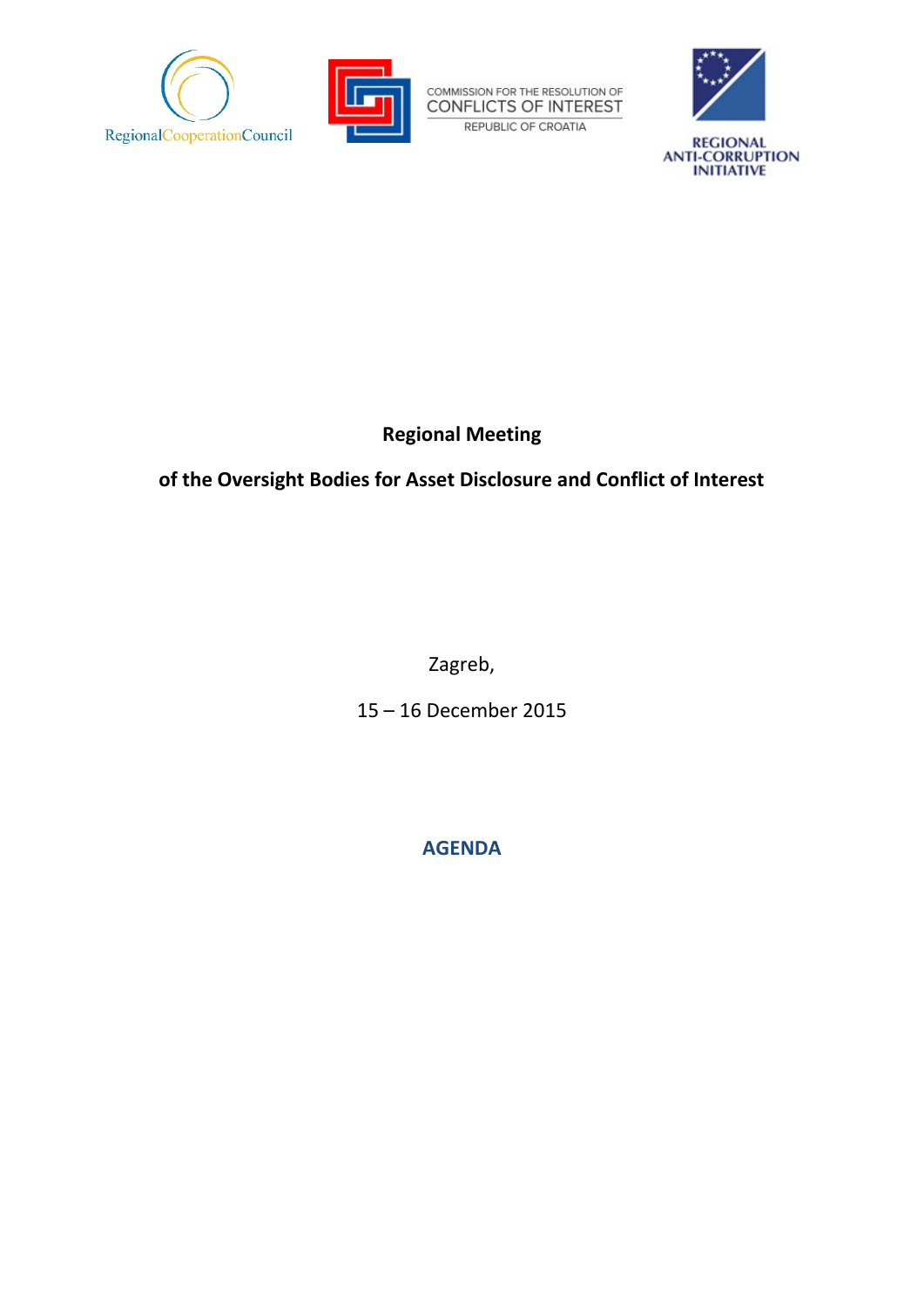*Delegates are kindly requested to provide brief information (2 pages) describing their national legal and institutional framework at least 7 days before the meeting.*

| <b>Tuesday, December 15</b> |                                                                                                                                                                                                                                                                                                                                                                                                                                                                                                                                                                                                                            |  |
|-----------------------------|----------------------------------------------------------------------------------------------------------------------------------------------------------------------------------------------------------------------------------------------------------------------------------------------------------------------------------------------------------------------------------------------------------------------------------------------------------------------------------------------------------------------------------------------------------------------------------------------------------------------------|--|
| $9:00 - 09:15$              | <b>Opening of the Meeting</b>                                                                                                                                                                                                                                                                                                                                                                                                                                                                                                                                                                                              |  |
|                             | <b>Opening statements</b>                                                                                                                                                                                                                                                                                                                                                                                                                                                                                                                                                                                                  |  |
|                             | Ms. Dalija Oreskovic, President, Commission for the<br>Prevention of Conflict of Interest                                                                                                                                                                                                                                                                                                                                                                                                                                                                                                                                  |  |
|                             | Mr. Davor Dubravica, Chairperson, Regional Anti-<br>corruption Initiative                                                                                                                                                                                                                                                                                                                                                                                                                                                                                                                                                  |  |
|                             | <b>Ivana Goranic, Regional Cooperation Council</b>                                                                                                                                                                                                                                                                                                                                                                                                                                                                                                                                                                         |  |
| $09:15 - 10:30$             | Panel 1: Detecting Conflict of Interest Violations: a perspective<br>on different approaches                                                                                                                                                                                                                                                                                                                                                                                                                                                                                                                               |  |
|                             | <b>Facilitation: Ms. Dalija Oreskovic, President, Commission for the</b><br>Prevention of Conflict of Interest                                                                                                                                                                                                                                                                                                                                                                                                                                                                                                             |  |
|                             | <b>Tour de table:</b> There are different models of detecting violations<br>related to conflict of interest: some oversight bodies base their<br>interventions on received notifications; others focus their<br>investigations on a more active approach, reviewing decision making<br>files such as on procurement and cross-checking it with different data<br>for detecting private interest connections. What are the advantages<br>and challenges these models face? Participants are encouraged to<br>express their views based on practical cases. Duration of<br>interventions: 5 minutes maximum per institution. |  |
| $10:30 - 11:00$             | Coffee break                                                                                                                                                                                                                                                                                                                                                                                                                                                                                                                                                                                                               |  |
| $11:00 - 12:30$             | Panel 2: How to Calculate Unjustified Wealth?                                                                                                                                                                                                                                                                                                                                                                                                                                                                                                                                                                              |  |
|                             | <b>Facilitation: Dr. Tilman Hoppe, Anti-corruption Expert, Germany</b>                                                                                                                                                                                                                                                                                                                                                                                                                                                                                                                                                     |  |
|                             | <b>Tour de table:</b> Do the national declaration systems sufficiently<br>support detection of unjustified wealth? How a discrepancy is                                                                                                                                                                                                                                                                                                                                                                                                                                                                                    |  |
|                             | treated? Is there a formula to calculate it? Do the bodies have<br>sufficient powers? Participants are kindly requested to share their                                                                                                                                                                                                                                                                                                                                                                                                                                                                                     |  |
|                             | views and experiences on the related issues. Description of practical<br>cases is most welcome.                                                                                                                                                                                                                                                                                                                                                                                                                                                                                                                            |  |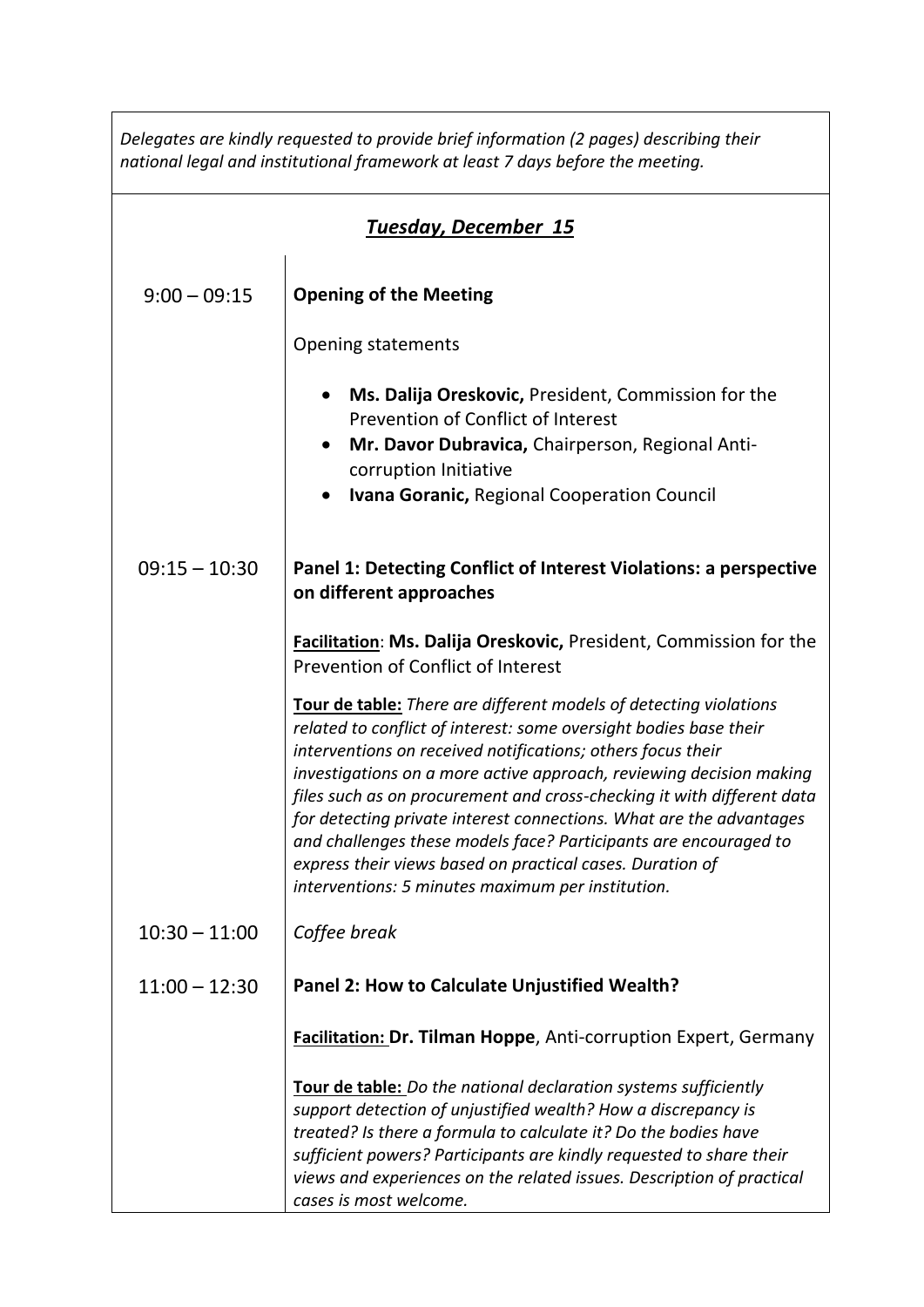| $12:30 - 13:30$               | Lunch break                                                                                                                                                                                                                                                                                                                                                                                                                                                                                                                                                                                                                                                                                                              |  |
|-------------------------------|--------------------------------------------------------------------------------------------------------------------------------------------------------------------------------------------------------------------------------------------------------------------------------------------------------------------------------------------------------------------------------------------------------------------------------------------------------------------------------------------------------------------------------------------------------------------------------------------------------------------------------------------------------------------------------------------------------------------------|--|
| $13:30 - 15:00$               | <b>Continuation of the Panel 2</b>                                                                                                                                                                                                                                                                                                                                                                                                                                                                                                                                                                                                                                                                                       |  |
|                               | <b>Tour de table:</b> continuation of discussions initiated in the previous<br>Panel.                                                                                                                                                                                                                                                                                                                                                                                                                                                                                                                                                                                                                                    |  |
| $15:00 - 15:30$               | Coffee break                                                                                                                                                                                                                                                                                                                                                                                                                                                                                                                                                                                                                                                                                                             |  |
| $15:30 - 17:00$               | Panel 3: Overcoming Impediments to achieve effective<br>verification                                                                                                                                                                                                                                                                                                                                                                                                                                                                                                                                                                                                                                                     |  |
|                               | <b>Facilitation: Ms. Ivana M. Rossi, Senior Financial Sector</b><br>Specialist, World Bank                                                                                                                                                                                                                                                                                                                                                                                                                                                                                                                                                                                                                               |  |
|                               | Tour de table: How does personal data protection, business secret<br>and bank secrecy affect the achievement of asset disclosure's goal,<br>and how can the related issues be overcome? What is the importance<br>of beneficial ownership information in asset declaration forms?<br>Examples of electronic tools for filing and verification; accessing<br>information from financial institutions; accessing information from<br>public sector sources including in the context of automatization, using<br>open source information. Participants are encouraged to share their<br>experiences and lessons learnt on the described instrumentalities.<br>Duration of interventions: 5 minutes maximum per institution. |  |
| <b>Wednesday, December 16</b> |                                                                                                                                                                                                                                                                                                                                                                                                                                                                                                                                                                                                                                                                                                                          |  |
| $09:00 - 10:30$               | Panel 4: International Cooperation: Practical Examples and<br><b>Solutions</b>                                                                                                                                                                                                                                                                                                                                                                                                                                                                                                                                                                                                                                           |  |
|                               | <b>Presentations:</b>                                                                                                                                                                                                                                                                                                                                                                                                                                                                                                                                                                                                                                                                                                    |  |
|                               | Models for data exchange on asset disclosure and conflict of<br>interest - Dr. Tilman Hoppe, Anti-corruption Expert, Germany                                                                                                                                                                                                                                                                                                                                                                                                                                                                                                                                                                                             |  |
|                               | The need of data exchange on asset disclosure and conflict of<br>interest. A perspective from other regions - Ms. Ivana M. Rossi,<br>Senior Financial Sector Specialist, World Bank                                                                                                                                                                                                                                                                                                                                                                                                                                                                                                                                      |  |
|                               | <b>Tour de table:</b> Participants are kindly requested to share the views on<br>the need of international cooperation and its possible extent: sharing<br>best practices; a common resource center; operational data exchange                                                                                                                                                                                                                                                                                                                                                                                                                                                                                           |  |